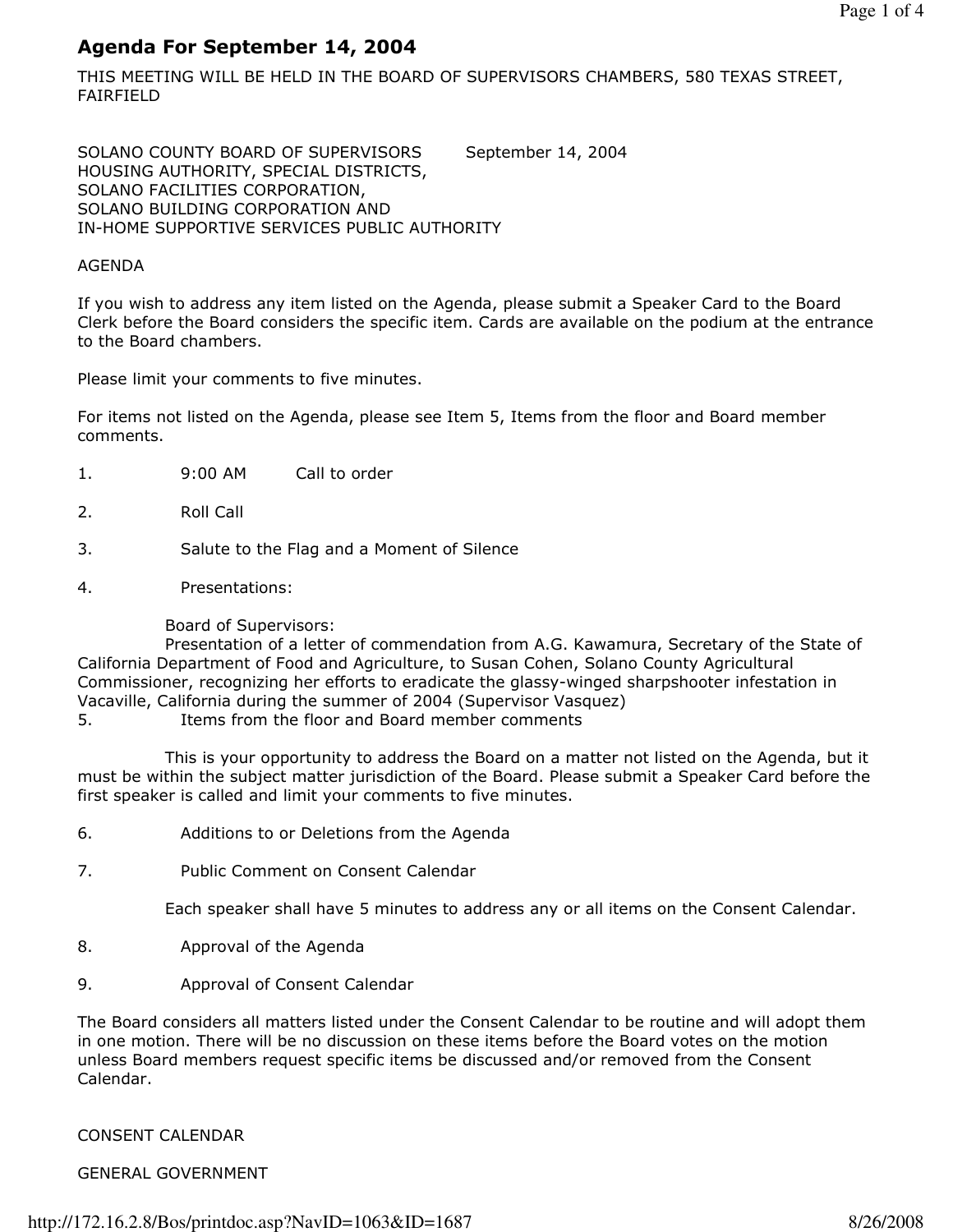#### 10. Clerk of the Board of Supervisors: Approval of Minutes: None

### 11. County Counsel:

 A) Approve Indemnity and Release Agreement with William Clark and Elaine Clark, and Ryder Homes of California relating to City of Dixon's recordation of certificate of Williamson Act contract termination on land within the Southwest Dixon Specific Plan; authorize County Administrator to sign Agreement

 B) Approve Indemnity and Release Agreement with Joseph L. Azevedo, Jr., as acting trustee of Azevedo Family Trust, and Rivendale Home, Inc., relating to City of Dixon's recordation of certificate of Williamson Act contract termination on land within the Southwest Dixon Specific Plan; authorize County Administrator to sign Agreement

### 12. General Services:

 Approve lease agreement with Artisan Express to operate gourmet coffee house and juice bar in the new County Administration Center for the period October 1, 2004 through September 30, 2007; authorize County Administrator to sign lease agreement and any subsequent amendments

## 13. Treasurer/Tax Collector/County Clerk:

 Adopt resolution authorizing issuance of General Obligation Bonds in amount not to exceed \$15 million, approved at election of 1997, Series 2004 for the Vallejo City Unified School District

## HEALTH AND SOCIAL SERVICES: None

## CRIMINAL JUSTICE

14. Sheriff/Coroner:

A) Approve five-year contract for the period September 14, 2004 through June 30, 2009 with Los Angeles County for intrastate transportation of prisoners to custody of Solano County Sheriff's Office with charges of \$.55 per mile per prisoner, \$6.17 per meal per prisoner, \$55 per hour for time spent by LA County Sheriff's deputy waiting for booking of pickup of prisoners

 B) Approve contract with Motorola in amount of \$1,108,634 to purchase upgraded automated fingerprint identification system; authorize Sheriff to sign and renew service agreements for maintenance of Motorola equipment; authorize Sheriff to sign amendment to contract service agreements within budgeted appropriations

### LAND USE/TRANSPORTATION:

15. Resources Management:

 Approve Notice of Completion for Vallejo Sidewalk Rehabilitation 2004 Project, completed by Nor-Cal Concrete, Inc. for final cost of \$71,353

# OTHER:

16. Workforce Investment Board of Solano County:

 Authorize County Administrator to sign grant application for North Bay Employment Connection Collaborative for Regional Incentive Funds in the amount of \$70,000 for Marin, Sonoma, Napa and Solano Counties One-Stop Career Centers

SPECIAL DISTRICTS GOVERNED BY THE BOARD OF SUPERVISORS:

Rural North Vacaville Water District

# 17. Resources Management:

 Set date for a noticed/published hearing to consider adoption of resolution amending District's Rules and Regulations for conversion of reserved water service connections to supplemental water service connections and; adoption of resolution amending assessments under Rural North Vacaville Water District Assessment District No. 1

Suggested date for noticed/published hearing: October 12, 2004,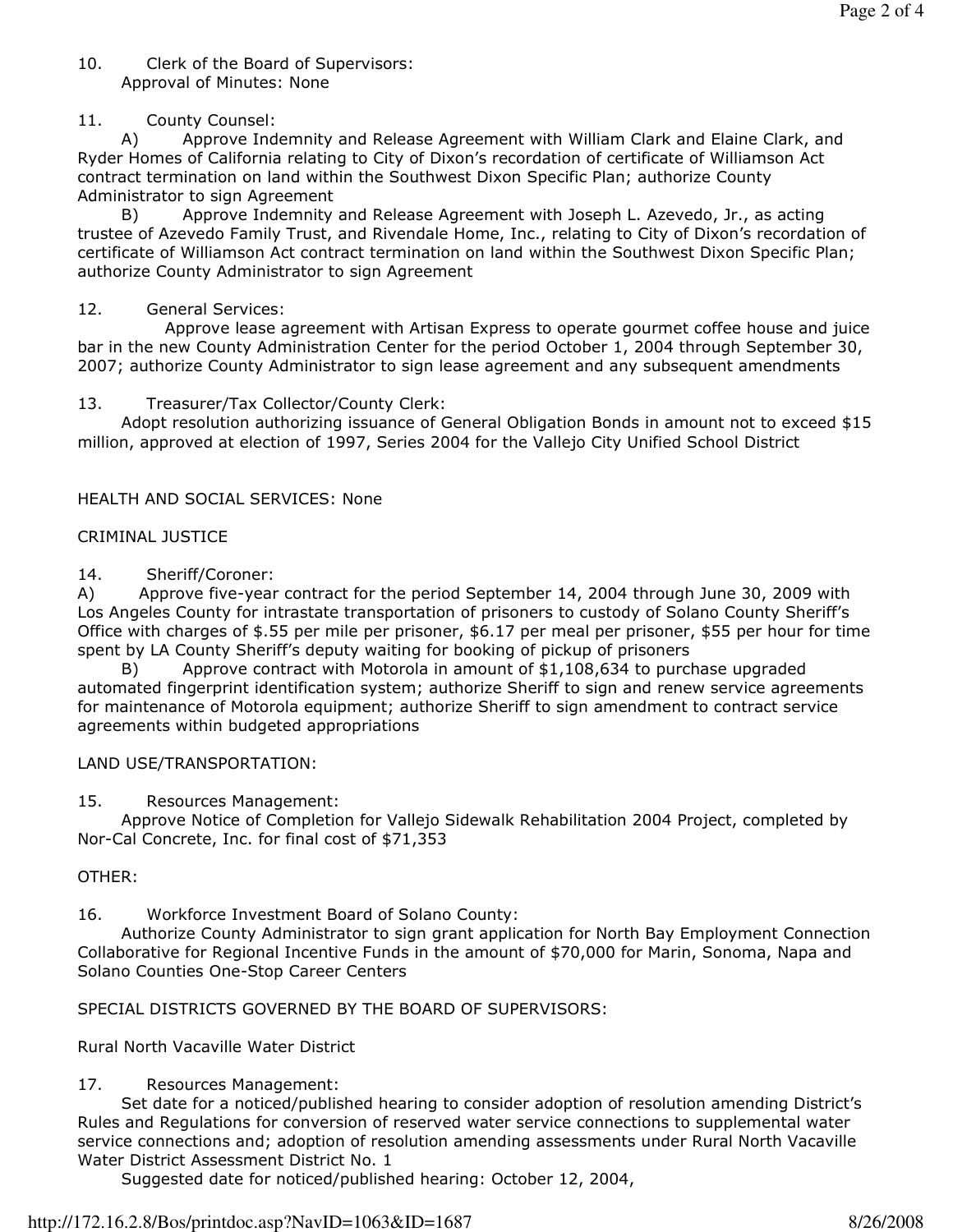#### SCHEDULED CALENDAR

18. Rescheduled Consent Items: (Items pulled from Consent Calendar above)

A) E)

B) F)

 $(C)$   $(G)$ 

D) H)

GENERAL GOVERNMENT

19. County Administrator:

A) Receive a presentation from Paul Yoder, Solano County's Legislative Advocate, regarding an overview of the 2004 legislative session and propositions included on the November, 2004 statewide ballot

B) Consider approval of reduction in workforce at Fouts Springs Youth Facility; adopt a resolution amending the Allocation List to reflect the deletion of 6.5 FTE positions; provide direction to the Board's appointees to Fouts Joint Powers Authority (JPA) Board of Directors regarding renegotiating the agreement with JPA partner Colusa County; accept the Report of Management Review of the Facility conducted by the State Board of Corrections

#### HEALTH AND SOCIAL SERVICES: None

CRIMINAL JUSTICE None

LAND USE/TRANSPORTATION: None

OTHER: None

#### MISCELLANEOUS ITEMS

20. Appointments/Resignations to Boards and Commissions:

A) County Administrator's Office:

 Appointment of Brian T. Chikowski and Albert B. Sullivan as Regular Assessment Appeals Board members; appointment of Cliff Davis as alternate Board member

- B) Board of Supervisors: Appointment of Jackie Crockett to Solano County Arts Council (District 5)
- C) Board of Supervisors: Appointment of Jackie Crockett to Solano Partnership Against Violence (District 5)
- D) Board of Supervisors: Appointment of Kay Buchanan to Vacaville-Elmira Cemetery District (District 5)
- E) Board of Supervisors:

 Reappointment of Michael Freese and Harry Hansen to Montezuma Fire Protection District (District 5)

21. Adjourn:

#### MEETING CALENDAR